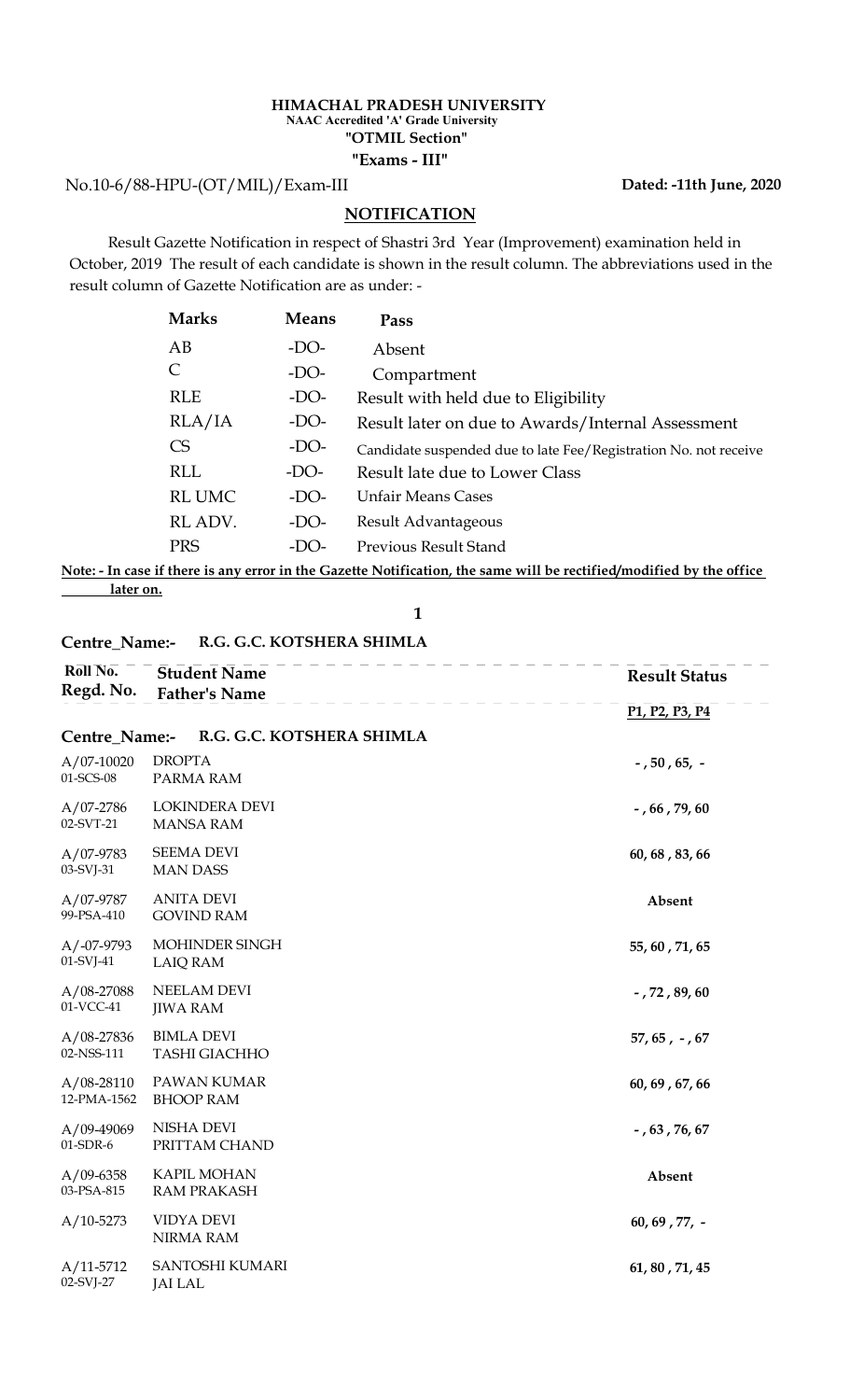## Centre\_Name:- R.G. G.C. KOTSHERA SHIMLA

| Roll No.<br>Regd. No.        | <b>Student Name</b><br><b>Father's Name</b>  | <b>Result Status</b>                                              |
|------------------------------|----------------------------------------------|-------------------------------------------------------------------|
|                              |                                              | P <sub>1</sub> , P <sub>2</sub> , P <sub>3</sub> , P <sub>4</sub> |
| $A/11 - 58988$<br>03-PSA-840 | <b>JAYA MOHAN</b><br><b>MOHAN LAL</b>        | 50, 72, 64, 71                                                    |
| $A/12 - 24565$<br>04-SCK-45  | DALEEP KUMAR<br>PREM LAL                     | $-$ , $-$ , 64, 13                                                |
| $A/12 - 45579$<br>05-SCK-34  | PRADEEP KUMAR<br><b>TIKA RAM</b>             | $-$ , 58 , 64, $-$                                                |
| $A/15 - 57990$<br>07-SVT-17  | <b>SANDEEP KUMAR</b><br>HARDYAL SINGH        | 50, 60, 69, 22                                                    |
| $A/15 - 60908$<br>09-NSC-31  | DUSHYANT KUMAR<br><b>SURENDER KUMAR</b>      | $-$ , 55 , $-$ , $-$                                              |
| $A/15-60920$<br>11-NSC-19    | KULDEEP KUMAR<br><b>ASHOK KUMAR</b>          | Absent                                                            |
| M/03-28071<br>97-SVT-11      | PRAKASH CHAND<br><b>SURMU RAM</b>            | $-73772.$                                                         |
| M/03-28144<br>2K-SVJ-33      | <b>RAMESH CHAND</b><br><b>SUKH RAM</b>       | Absent                                                            |
| M/04-47326<br>98-SCK-7       | <b>LAIQ RAM</b><br><b>RAM KRISHAN</b>        | 55, 64, 74, 52                                                    |
| M/05-66008<br>96-SCS-8       | HEM RAJ SHARMA<br>RAM DASS SHARMA            | $-$ , 65 , 68, 55                                                 |
| M/06-83141<br>01-SCK-37      | <b>SANDEEP KUMAR</b><br><b>KUNDAN LAL</b>    | $-$ , 74 , 71, 71                                                 |
| M/06-83377<br>$2K-NSS-32$    | DALEEP SINGH<br><b>JANKU RAM</b>             | 56, 50, 63, 79                                                    |
| 99-SVT-15                    | M/06-83563 ANIL KUMAR<br><b>SHANKAR DASS</b> | $-$ , 78 , 81, $-$                                                |
| M/06-83629<br>98-GKN-48      | <b>SUNIL DUTT</b><br><b>MAST RAM</b>         | Absent                                                            |
| M/06-83784<br>01-SVJ-31      | <b>VEENA KUMARI</b><br>CHET RAM              | 60, 60, 72, 70                                                    |
| M/90-18176                   | MOHAN LAL SHARMA<br>AMBA DATT SHARMA         | $-$ , $-$ , $-$ , $-$                                             |
| M/97-38905<br>88-SCK-8       | SURESH DUTT SHARMA<br><b>JIWAN RAM</b>       | 55, 10, 62, 65                                                    |
| $O/05 - 72575$<br>98-SMC-24  | <b>INDU BALA</b><br><b>AMAR SINGH</b>        | $60, 70, 74, -$                                                   |
| $O/05 - 73909$<br>98-PSA-362 | <b>ROSY</b><br>DALIP SINGH                   | 50, 62, 69, 67                                                    |
| $O/06 - 90198$<br>$2K-SCK-2$ | RANJEEV SHARMA<br>DEVI RAM SHARMA            | - , $60$ , $70$ , $31$                                            |
| $O/08-40426$<br>02-NSS-148   | <b>GOPAL SINGH</b><br><b>MADAN LAL</b>       | 55, 65, 72, 69                                                    |
| $O/08 - 40536$<br>03-SCS-13  | <b>SARLA DEVI</b><br><b>JEET RAM</b>         | 61, 70, 70, 79                                                    |
| $O/08-40538$<br>04-SCS-92    | <b>MAMTA DEVI</b><br><b>MAST RAM</b>         | $60, 75, 68, -$                                                   |
| $O/08-40952$<br>$01-SVI-1$   | <b>NEELAM</b><br><b>MOTI RAM</b>             | 61, 64, 69, 61                                                    |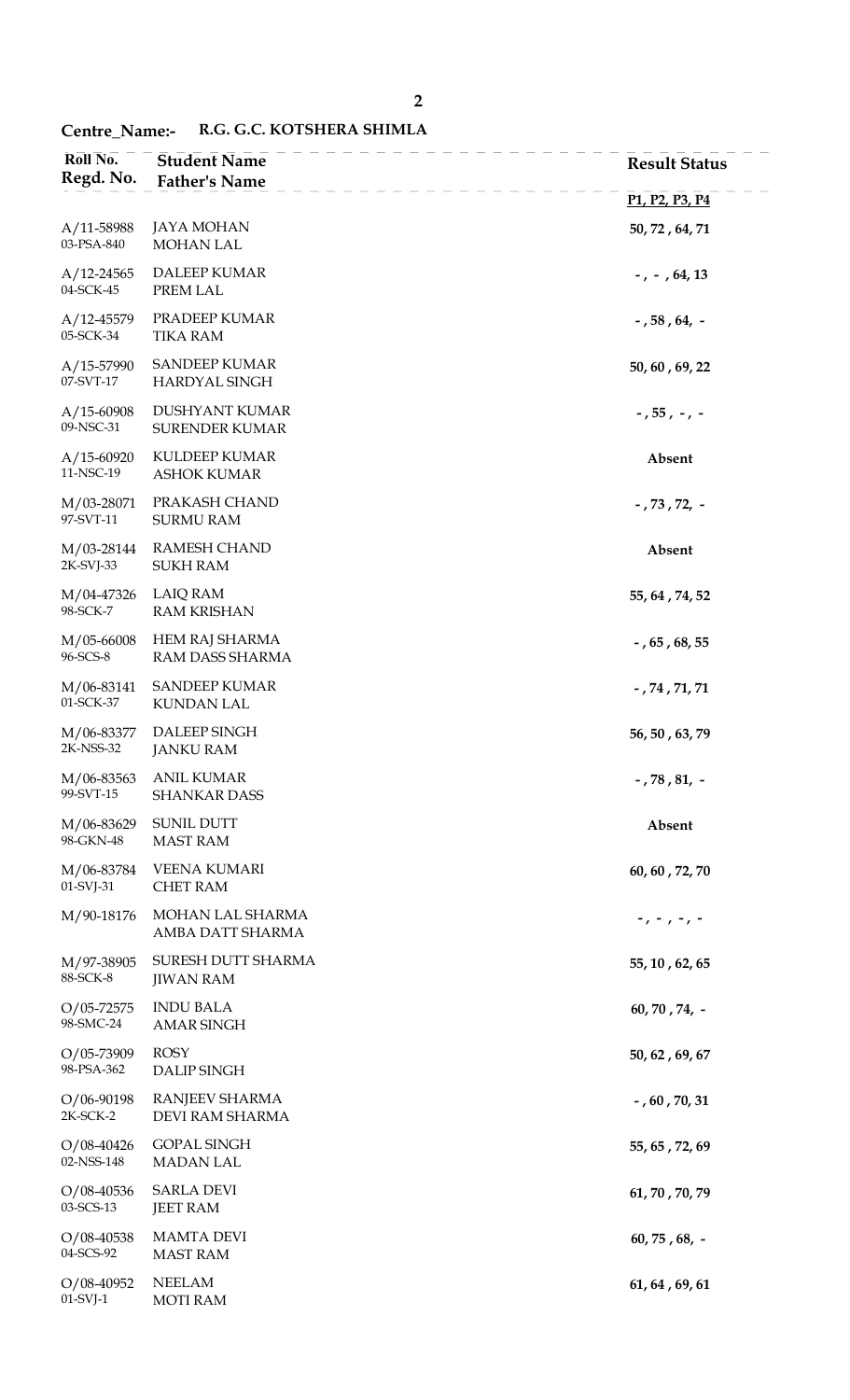## Centre\_Name:- R.G. G.C. KOTSHERA SHIMLA

| Roll No.<br>Regd. No.        | <b>Student Name</b><br><b>Father's Name</b>     | <b>Result Status</b>                                              |
|------------------------------|-------------------------------------------------|-------------------------------------------------------------------|
|                              |                                                 | P <sub>1</sub> , P <sub>2</sub> , P <sub>3</sub> , P <sub>4</sub> |
| $O/10-24904$<br>06-GCT-175   | <b>KIRAN SHARMA</b><br>TIKA RAM SHARMA          | $-$ , $-$ , $-$ , $68$                                            |
| $O/11-46003$<br>06-SVT-49    | <b>VIKRAM SINGH</b><br><b>GURDYAL SINGH</b>     | 55, 60, 75, 50                                                    |
| Centre_Name:-                | <b>G.C. MANDI</b>                               |                                                                   |
| A/07-9889<br>99-SND-29       | <b>VIJAY KUMAR</b><br><b>BADHAOU RAM SHARMA</b> | 60, 12, 15, 10                                                    |
| $A/08-27253$<br>03-SCD-47    | <b>SUSHIL KUMAR</b><br><b>TILAK RAJ</b>         | Absent                                                            |
| $A/08-27981$<br>03-SVS-42    | SUBHASH CHAND<br><b>INDER SINGH</b>             | $55, -765, 49$                                                    |
| $A/09-4401$<br>04-SMC-51     | <b>ASHA DEVI</b><br><b>CHIMNU RAM</b>           | $59,68, -7$                                                       |
| $A/09-48259$<br>03-PSN-96    | <b>SANTOSH KUMARI</b><br><b>GITA RAM</b>        | $-$ , 60, 61, 72                                                  |
| $A/09-48260$                 | <b>JASWINDER DEVI</b><br><b>BAGGA RAM</b>       | Absent                                                            |
| $A/09 - 5887$<br>04-SVS-52   | <b>KARAN DEV</b><br>ROOP LAL                    | 50, 81, 78, 52                                                    |
| $A/10-54288$<br>03-PKA-296   | <b>JITENDER KUMAR</b><br><b>ISHWAR DASS</b>     | 67, 73, 73, 69                                                    |
| $A/11-45659$<br>08-PKL-241   | <b>JEENA DEVI</b><br><b>BUDH RAM</b>            | Absent                                                            |
| $A/12 - 45653$<br>06-PKL-195 | <b>REENA DEVI</b><br>NUP RAM                    | Absent                                                            |
| $A/12 - 46320$<br>04-SVS-120 | SUSHMA KAUSHAL<br><b>SHREE CHAND</b>            | 61, 77, 74, 65                                                    |
| $A/12-62183$<br>01-SVS-154   | <b>OMA VATI</b><br><b>MAN SINGH</b>             | $-$ , 78 , 66, $-$                                                |
| $A/15 - 65638$<br>10-SVS-99  | <b>JOTA DEVI</b><br><b>KARAM SINGH</b>          | $55, -7.63$                                                       |
| $A/16-61914$<br>06-SVS-158   | DEEPAK KUMAR<br><b>BENI MADHAV</b>              | Absent                                                            |
| M/02-7247<br>97-SND-10       | <b>VINOD KUMAR</b><br><b>HEM SHANKAR</b>        | $-$ , 63, 70, 69                                                  |
| $M/02-7261$<br>96-SND-13     | <b>SHYAM LAL</b><br><b>BUDH RAM</b>             | $56, 63, 57, -$                                                   |
| $M/02-7291$<br>92-SVS-83     | PREM LAL<br><b>GHANTHA RAM</b>                  | $-$ , 66, 65, 75                                                  |
| M/03-27965<br>98-SND-39      | <b>VASU DEV</b><br><b>GIAN SINGH</b>            | $60, 64, 74, -$                                                   |
| M/03-27966<br>98-SND-40      | NARESH KUMAR<br><b>GIAN CHAND</b>               | 61, 60, 73, 67                                                    |
| $M/05-65211$<br>09-DSC-09    | <b>AMIT KUMAR</b><br><b>HARDEV RAM</b>          | Absent                                                            |
| M/05-65463<br>99-PKA-406     | <b>AJAY KUMAR</b><br>RAJ KUMAR SHARMA           | 60, 74, 87, 70                                                    |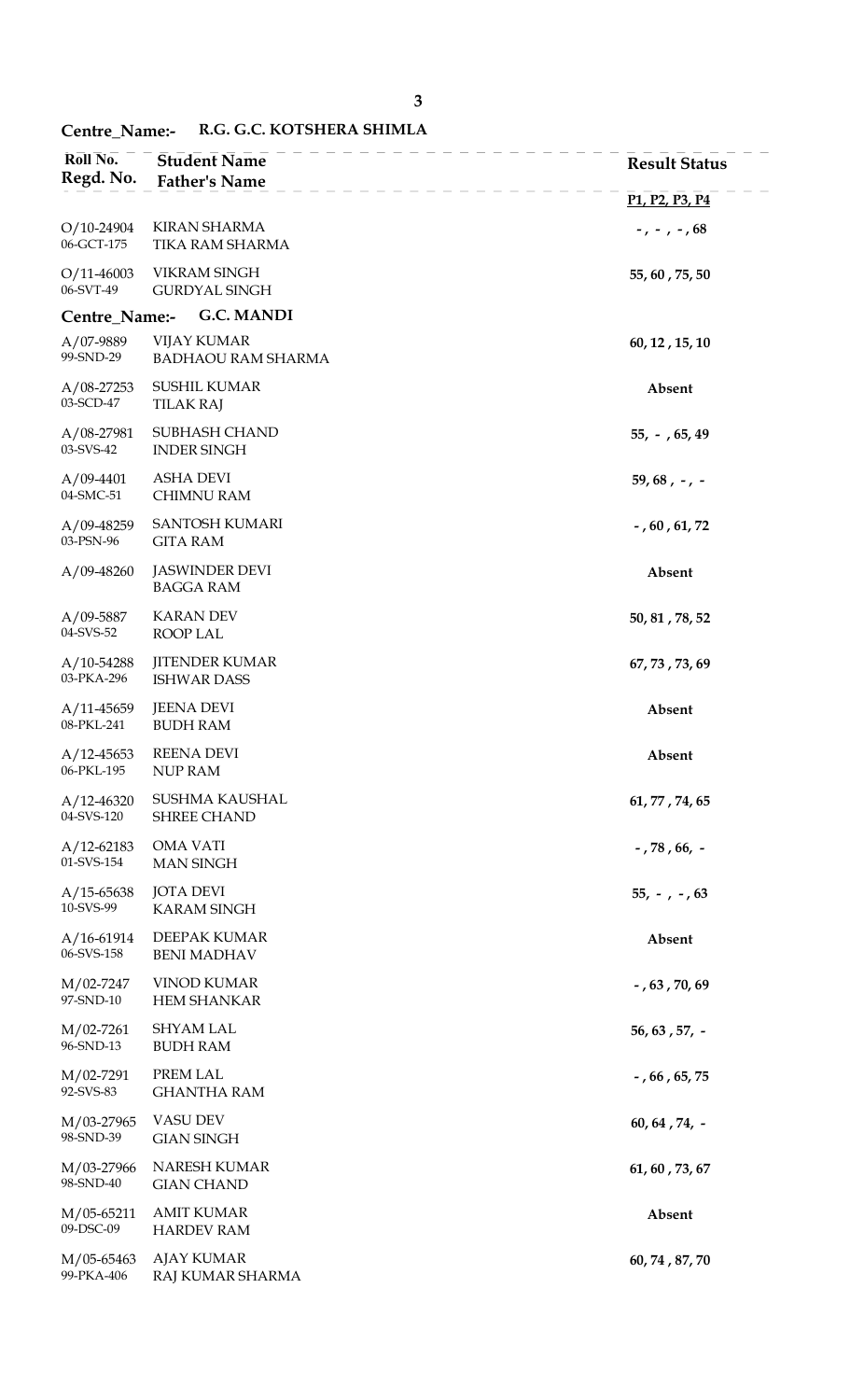Centre\_Name:- G.C. MANDI

| Roll No.<br>Regd. No.              | <b>Student Name</b><br><b>Father's Name</b>   | <b>Result Status</b>                                              |
|------------------------------------|-----------------------------------------------|-------------------------------------------------------------------|
|                                    |                                               | P <sub>1</sub> , P <sub>2</sub> , P <sub>3</sub> , P <sub>4</sub> |
| M/96-29871<br>91-SND-10            | PRASHAN KUMAR<br><b>BHAGAT RAM</b>            | $65, 69, 79, -$                                                   |
| M/97-38835<br>92-SND-9             | <b>INDER DEV</b><br><b>DEVI RAM</b>           | 65, 77, 79, 67                                                    |
| M/97-38838<br>92-SND-15            | NARENDER KUMAR<br><b>RAMESHWAR DASS</b>       | 65, 74, 89, 71                                                    |
| M/98-47703<br>92-SMC-1             | <b>GANESH KUMAR</b><br><b>FAKIRU RAM</b>      | Absent                                                            |
| M/98-47926<br>93-PKL-24            | <b>KARAM CHAND</b><br><b>PUNE RAM</b>         | $-$ , 81 , 79, $-$                                                |
| $O/04-17249$<br>2K-PKL-85          | KHUSHAL CHAND<br><b>CHAMAN LAL</b>            | Absent                                                            |
| $O/05 - 73902$                     | <b>RAMESH KUMAR</b><br><b>ANANT RAM</b>       | 62, 79, 83, 79                                                    |
| $O/07-17082$<br>01-PKA-640         | <b>ROHIT KUMAR</b><br><b>SURINDER KUMAR</b>   | 60, 62, 73, 74                                                    |
| $O/07 - 17298$<br><b>SK-SVS-91</b> | PRAVEEN KUMAR<br><b>SUDAMA RAM</b>            | 60, 64, 61, 69                                                    |
| $O/07 - 17325$<br>02-SVS-108       | <b>REKHA DEVI</b><br><b>JAWAHAR LAL</b>       | $-$ , 77 , 74, 58                                                 |
| $O/08-40270$<br>03-PKA-258         | <b>RAM PRASAD</b><br><b>HARIOM</b>            | 60, 75, 75, 80                                                    |
| $O/09 - 50940$<br>02-SDR-21        | <b>KULDEEP</b><br><b>CHANDU RAM</b>           | 60, 60, 88, 70                                                    |
| $O/10-24438$                       | YAGYA DUTT<br><b>FOUJI LAL</b>                | 56, 20, 93, 69                                                    |
| O-05/72697<br>99-VCC-31            | <b>SUMIT SHARMA</b><br><b>BALDEV CHAND</b>    | 50, 48, 74, 61                                                    |
| $A/08-27412$<br>03-PKA-260         | <b>BRIJESH KUMAR</b><br><b>BHARAT BHUSHAN</b> | 65, 50, 70, 72                                                    |
| Centre_Name:-                      | <b>G.C. HAMIRPUR</b>                          |                                                                   |
| $A/07-9349$<br>02-GCD-102          | <b>GULSHAN SHARMA</b><br>VIDHI CHAND          | Absent                                                            |
| $A/07-9381$<br>01-SMC-10           | SUNEEL KUMAR<br>UTTAM CHAND                   | 60, 70, 65, 61                                                    |
| $A/08-27084$<br>03-VCC-75          | <b>RITU KUMARI</b><br>KULDEEP SINGH           | 54, 65, 78, 68                                                    |
| $A/08-27125$<br>02-SDR-65          | <b>RAJESH KUMAR</b><br>DEEP CHAND             | $-$ , 68 , 75, 71                                                 |
| $A/08-27154$<br>05-SDR-77          | <b>ANURADHA</b><br><b>SOHAN LAL</b>           | 61, 81, 81, 74                                                    |
| $A/08-27172$<br>2K-SDR-19          | <b>RAJNEESH KUMAR</b><br>PANCHHI RAM          | Absent                                                            |
| $A/08-27181$<br>S2K-VCC-47         | <b>RAJINDER KUMAR</b><br><b>BRAHAM DASS</b>   | Absent                                                            |
| A/09-48388<br>01-VCC-9             | <b>RAKESH KUMAR</b><br><b>ISHWAR DASS</b>     | 53, 76, 73, -                                                     |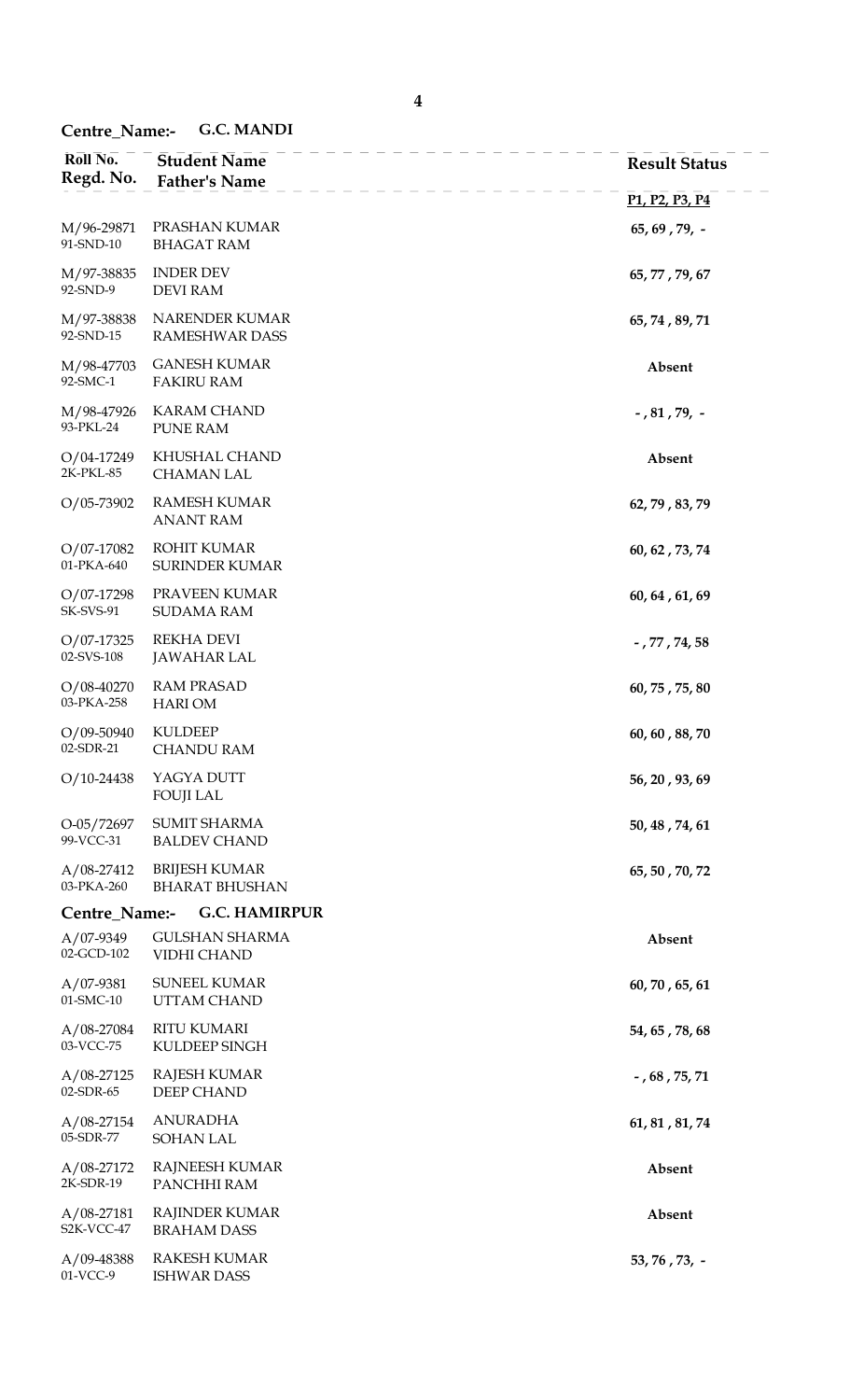# Centre\_Name:- G.C. HAMIRPUR

| Roll No.<br>Regd. No.        | <b>Student Name</b><br><b>Father's Name</b> | <b>Result Status</b>                                              |
|------------------------------|---------------------------------------------|-------------------------------------------------------------------|
|                              |                                             | P <sub>1</sub> , P <sub>2</sub> , P <sub>3</sub> , P <sub>4</sub> |
| $A/09-48465$<br>2K-VCC-09    | <b>AJAY KUMAR</b><br>DHARAM CHAND           | Absent                                                            |
| $A/09-48476$<br>99-PBP-279   | <b>SHARMILA DEVI</b><br>SOHAN LAL           | 55, 82, 85, 63                                                    |
| $A/09-48544$<br>99-DA-851    | NEELAM KUMARI<br>PARKASH CHAND              | $-$ , 74 , 67, $-$                                                |
| $A/10-54212$<br>01-SVS-189   | <b>BALRAM</b><br><b>HANS RAJ</b>            | 47, 37, 65, 4                                                     |
| $A/11-24172$<br>05-SDR-59    | <b>DINESH KUMAR</b><br><b>TILAK RAJ</b>     | Absent                                                            |
| $A/11-24275$<br>05-SCD-28    | N<br><b>KEWAL KRISHA</b>                    | 50, 69, 73, 78                                                    |
| $A/11-6436$<br>03-GN-283     | <b>SANJEEV KUMAR</b><br><b>RAM SINGH</b>    | $-$ , 67, 69, 59                                                  |
| $A/13 - 56801$<br>07-DCN-28  | <b>SUBHASH CHAND</b><br>NIKKU RAM           | $-$ , 61, 65, 63                                                  |
| $A/16 - 57966$<br>05-PMA-923 | DEVENDER KUMAR<br><b>JAI KARAN</b>          | Absent                                                            |
| $M/02-7156$<br>99-SCD-56     | <b>SUNIL DUTT</b><br><b>ZULFI RAM</b>       | 66, 70, 69, 71                                                    |
| M/03-27669<br>2K-SDR-24      | <b>ANITA DEVI</b><br><b>BRAHAM DASS</b>     | $-$ , $-$ , 68, $-$                                               |
| M/04-46881                   | <b>AMRIT LAL</b><br>SITA RAM SHARMA         | Absent                                                            |
| M/04-46958<br>99-SCD-36      | <b>VIPAN KUMAR</b><br><b>JAGAT RAM</b>      | $-$ , $-$ , $-$ , 61                                              |
| M/04-46960<br>99-SCD-16      | <b>SUSHEEL KUMAR</b><br><b>MANOHAR LAL</b>  | Absent                                                            |
| M/05-65266<br>2K-VCC-02      | <b>RAVINDER KUMAR</b><br><b>NIKKA RAM</b>   | Absent                                                            |
| M/05-65419<br>01-SCD-78      | <b>KISHORI LAL</b><br><b>GURDAS RAM</b>     | 50, 66, 69, 67                                                    |
| M/05-65432<br>2K-SCD-65      | <b>AMIT KUMAR</b><br>OM PARKASH             | Absent                                                            |
| M/06-82822<br>02-VCC-65      | <b>ARUN KUMAR</b><br><b>HANS RAJ</b>        | Absent                                                            |
| M/06-83496<br>06-PHM-662     | <b>SUNIL KUMAR</b><br><b>RAJ KUMAR</b>      | $60, -7 -7 -$                                                     |
| M/93-64603<br>88-SND-5       | RAKESH KUMAR SHARMA<br>KRISHNU RAM SHARMA   | $-$ , 60 , 69, $-$                                                |
| M/99-61890<br>92-PKA-92      | <b>BANITA DEVI</b><br>ROSHAN LAL            | Absent                                                            |
| $O/03 - 36008$<br>97-PKA-335 | LUCKY SHARMA<br>RAGHU NATH SHARMA           | 55, 64, 69, 71                                                    |
| $O/04 - 54631$<br>99-GSK-729 | <b>SOM NATH</b><br>DHAYAN SINGH             | 51, 62, 69, 70                                                    |
| $O/06 - 90095$<br>99-PKA-440 | VIRENDER KUMAR<br>CHIRANJI LAL              | 50, 36, 70, 69                                                    |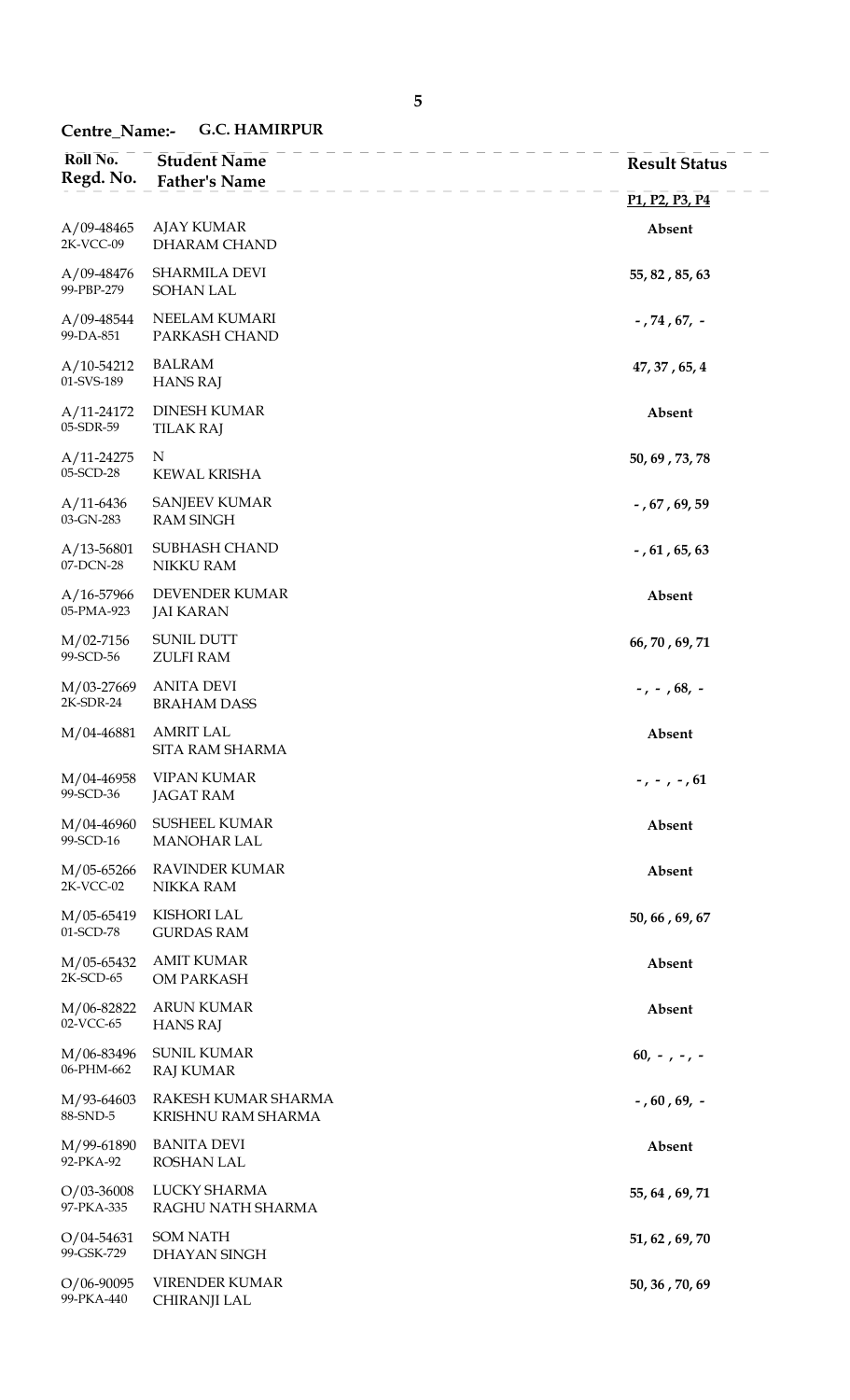04-PKA-2339

RAVINDER KUMAR

| Roll No.<br>Regd. No.    | <b>Student Name</b><br><b>Father's Name</b> | <b>Result Status</b>                                              |
|--------------------------|---------------------------------------------|-------------------------------------------------------------------|
|                          |                                             | P <sub>1</sub> , P <sub>2</sub> , P <sub>3</sub> , P <sub>4</sub> |
| O/07-17414<br>99-SCD-28  | SUDESH KUMARI<br><b>HANS RAJ</b>            | 65, 52, 65, 71                                                    |
| O/08-40756<br>03-SCD-60  | <b>SUNIL KUMAR</b><br><b>MADAN LAL</b>      | Absent                                                            |
| O/11-24265<br>05-PHM-270 | NEERAJ KUMAR<br><b>JAGDISH CHAND</b>        | 51, 60, 72, 68                                                    |
| O/96-36482<br>91-VCC-10  | <b>ANJNA KUMARI</b><br><b>KANSHI RAM</b>    | 55, 47, 70, 64                                                    |
| Centre_Name:-            | <b>G.C. NAHAN</b>                           |                                                                   |
| $A/07-9631$<br>2K-GKN-46 | <b>KESHAV DEV</b><br><b>SOM DUTT</b>        | $50, -7, 69, 31$                                                  |
| A/07-9643<br>01-GKN-12   | MEENAKSHI BALA<br><b>GANESH DUTT</b>        | $-75, 80, -$                                                      |
| A/08-27735<br>02-GKN-63  | <b>SOHAN LAL</b><br>RADHAY SHYAM            | 55, 12, 61, 4                                                     |
| M/04-47120<br>06-PNN-18  | PAWAN SHARMA<br><b>ISHWAR DUTT</b>          | $-$ , 60, 75, 63                                                  |
| M/04-47127<br>98-GKN-12  | POOJA<br><b>RANDHIR SINGH</b>               | $60, -, -, -$                                                     |
| M/05-65566<br>98-PNN-369 | <b>VIJAY KUMAR</b><br>OM DUTT               | 80, 58, 72, 64                                                    |
| M/06-83276<br>2K-GKN-48  | <b>MANOJ KUMAR</b><br><b>RAM RATTAN</b>     | $60, 58, 69, -$                                                   |
| M/06-83284<br>01-GKN-52  | VIRENDER SINGH<br><b>BABU RAM</b>           | $61, -763, 4$                                                     |
| M/06-83312<br>2K-GKN-52  | PRAVEEN KUMAR<br><b>AMAR DUTT</b>           | 62, 60, 75, $-$                                                   |
| M/98-47848<br>89-GKN-10  | ROSHAN LAL SHARMA<br><b>JAGMOHAN SHARMA</b> | $-$ , $-$ , 74, $-$                                               |
| O/99-71962<br>92-GKN-07  | <b>DEVENDER KUMAR</b><br><b>SOM PARKASH</b> | $-$ , 69, 69, $-$                                                 |
| Centre_Name:-            | <b>G.C. DHARAMSHALA</b>                     |                                                                   |
| A/07-8959<br>02-SMC-51   | SHABNAM SHARMA<br>KAMAL NARAYAN             | $-$ , 69, $-$ , $-$                                               |
| A/07-9058<br>01-SMC-50   | <b>AARTI KUMARI</b><br><b>BALI RAM</b>      | $-$ , 60, 89, $-$                                                 |
| A/10-24012<br>07-SCS-65  | <b>INDU DEVI</b><br>OM PRAKASH              | $-72, 83, 33$                                                     |
| $A/10-4340$<br>06-SMC-72 | NAVNEET KUMAR<br>RAJU RAM                   | $-$ , 73, 62, 65                                                  |
| O/08-40233<br>2K-PCB-230 | <b>BANDANA</b><br>KAILASH CHAND             | 60, 76, 74, 75                                                    |
| O/09-4443<br>04-PCB-290  | <b>HITESH KUMAR</b><br>DES RAJ              | 61, 69, 75, 57                                                    |
| O/10-4489<br>06-PCB-385  | <b>RINKU RAM</b><br><b>KARMU</b>            | $-$ , 78 , 67, $-$                                                |
| $O/11 - 5042$            | NAVEEN KUMAR                                | 62, 62, 71, 62                                                    |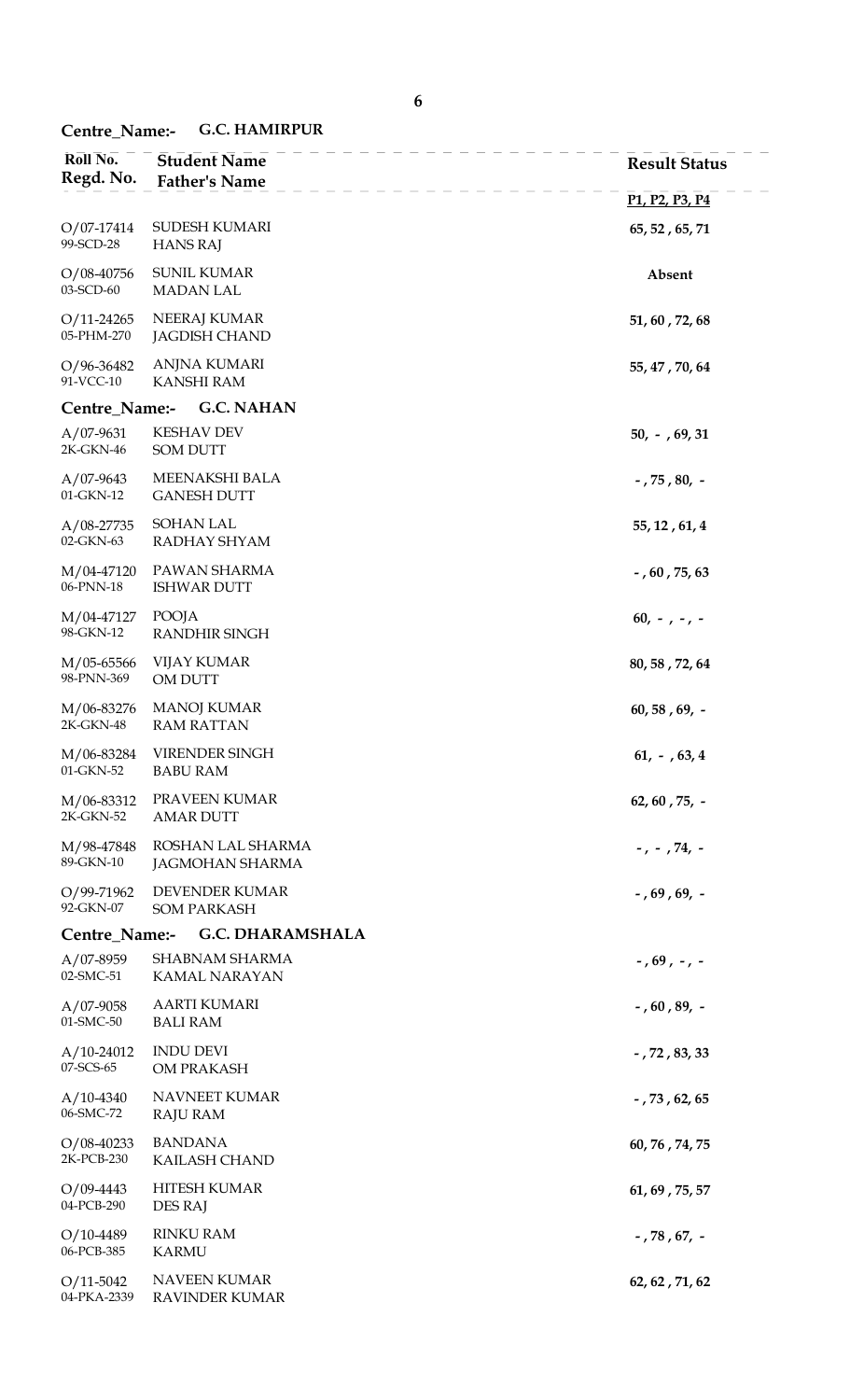Centre\_Name:- G.C. UNA

| Roll No.<br>Regd. No.       | <b>Student Name</b><br><b>Father's Name</b> | <b>Result Status</b>                                              |  |
|-----------------------------|---------------------------------------------|-------------------------------------------------------------------|--|
|                             |                                             | P <sub>1</sub> , P <sub>2</sub> , P <sub>3</sub> , P <sub>4</sub> |  |
| G.C. UNA<br>Centre_Name:-   |                                             |                                                                   |  |
| $A/07-9055$<br>01-SMC-88    | ROBINA KUMARI<br>KAMAL KUMAR                | 60, 67, 66, 59                                                    |  |
| $A/08-26960$<br>02-ASC-08   | NEELAM KUMARI<br><b>TILAK RAJ</b>           | $-$ , 61 , 69, 1                                                  |  |
| $A/09-48309$<br>03-SMC-35   | RAJNI THAKUR<br><b>DALIP SINGH</b>          | $67, 60, -73$                                                     |  |
| $A/09-48806$<br>03-SND-47   | <b>RAJ KUMAR</b><br><b>RAM LAL</b>          | 60, 73, 60, 71                                                    |  |
| $A/10-23934$<br>05-SMC-07   | <b>KHEM RAJ</b><br>UTTAM CHAND              | $0, -, -, -$                                                      |  |
| $A/10-54131$<br>01-SMC-13   | VANDNA KUMARI<br>NARESH KUMAR               | 61, 64, 62, 66                                                    |  |
| $A/10-6450$<br>02-SND-29    | <b>RAKESH KUMAR</b><br><b>RAM LAL</b>       | 55, 60, 56, 68                                                    |  |
| $A/11 - 25476$<br>07-GSS-06 | <b>ASHISH KUMAR</b><br><b>KEWAL KRISHAN</b> | 61, 69, 67, 71                                                    |  |
| $A/11-46511$<br>06-GSS-02   | RAHUL KAUSHAL<br><b>TILAK RAJ</b>           | $-$ , 66, 66, 74                                                  |  |
| $A/12 - 62154$<br>01-SMC-05 | <b>SHALINI KUMARI</b><br><b>HANS RAJ</b>    | $60, 75, 59, -$                                                   |  |
| M/01-96231<br>96-SMC-15     | <b>SUNITA KUMARI</b><br><b>KARAM SINGH</b>  | Absent                                                            |  |
| M/03-27633<br>97-DSC-5      | <b>SUNEEL KUMAR</b><br><b>BALDEV SINGH</b>  | Absent                                                            |  |
| M/03-27720<br>98-SCD-05     | <b>MADHU BALA</b><br><b>DES RAJ</b>         | 65, 73, 70, 53                                                    |  |
| M/03-27969<br>98-SND-38     | <b>RAJESH KUMAR</b><br><b>KULDEEP RAJ</b>   | 65, 71, 77, 68                                                    |  |
| M/04-46713<br>98-SMC-39     | <b>RITA KUMARI</b><br><b>RAJ KUMAR</b>      | Absent                                                            |  |
| M/04-46742<br>98-SMC-31     | <b>BHARTI DEVI</b><br><b>BACHAN SINGH</b>   | $60, 71, 63, -$                                                   |  |
| M/04-46764<br>98-SMC-22     | <b>ANITA</b><br>TEK CHAND                   | 60, 67, 65, 60                                                    |  |
| M/05-65202<br>2K-SMC-71     | <b>BEENA DEVI</b><br>DHARAM CHAND           | $59, 63, 62, -$                                                   |  |
| M/05-65412<br>98-SCD-25     | <b>REENA KUMARI</b><br><b>SHESH KUMAR</b>   | $61, 67, 67, -$                                                   |  |
| M/06-82657<br>01-SMC-72     | HITESH KUMAR<br><b>MAN SINGH</b>            | Absent                                                            |  |
| M/06-82702<br>01-DSC-08     | <b>ASHOK KUMAR</b><br><b>LAKHU RAM</b>      | Absent                                                            |  |
| M/06-82976<br>08-PKA-3396   | <b>VIKAS SHARMA</b><br><b>ARJUN DEV</b>     | Absent                                                            |  |
| M/06-82977<br>03-SCD-84     | AJAY KUMAR<br>PARTAP CHAND                  | Absent                                                            |  |